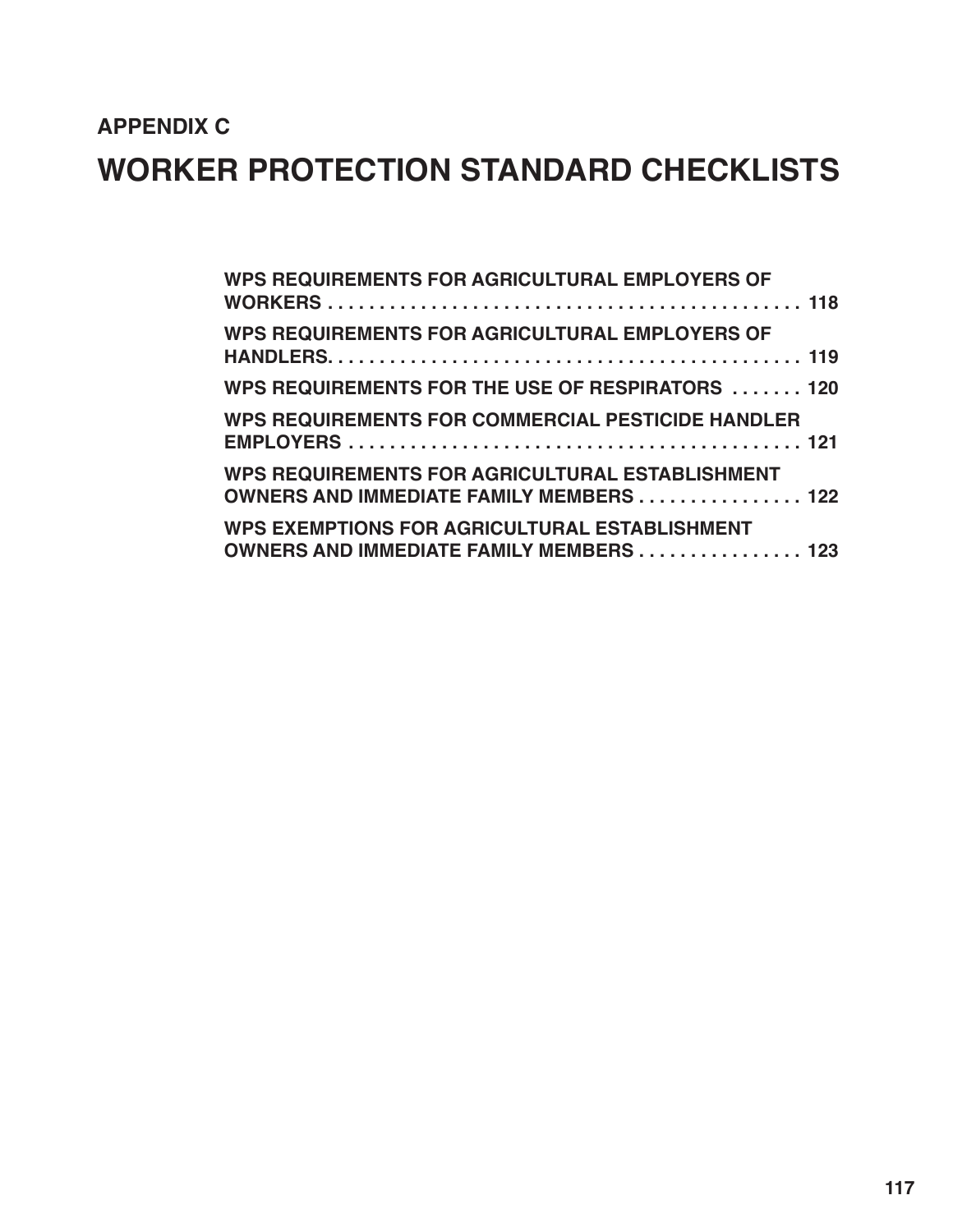## **WPS REQUIREMENTS FOR AGRICULTURAL EMPLOYERS OF WORKERS** (Chapters 2 & 3)

<span id="page-1-0"></span>

| Complete WPS worker training before conducting worker tasks.                                                                                                                                                                                                        |  |
|---------------------------------------------------------------------------------------------------------------------------------------------------------------------------------------------------------------------------------------------------------------------|--|
| Keep records of WPS worker training and provide record to workers if<br>requested.                                                                                                                                                                                  |  |
| Display pesticide safety information at the central location and, if applicable,<br>decontamination locations.                                                                                                                                                      |  |
| Display pesticide application and hazard information at the central location.                                                                                                                                                                                       |  |
| Keep records of the pesticide application and hazard information for 2 yrs.                                                                                                                                                                                         |  |
| Provide establishment-specific information to workers.                                                                                                                                                                                                              |  |
| Provide pesticide application and hazard information upon request of worker,<br>medical personnel or designated representative.                                                                                                                                     |  |
| Notify workers of applications – posting, oral warning, or both.                                                                                                                                                                                                    |  |
| Provide information (Information Exchange) to Commercial Pesticide Handler<br>Employer (CPHE) (i.e., custom application or crop advisor).                                                                                                                           |  |
| Provide tasks and instructions to worker supervisors to ensure compliance<br>with WPS requirements.                                                                                                                                                                 |  |
| Ensure supervisors give directions to workers for WPS compliance.                                                                                                                                                                                                   |  |
| Ensure workers do not work on pesticide equipment without receiving handler<br>training. Ensure any individual not directly employed receives information on<br>pesticides before using, cleaning, repairing, etc. pesticide equipment.                             |  |
| Follow restrictions DURING applications to keep workers and other persons<br>out of certain areas (treated area and AEZ, or enclosed space production<br>facility).                                                                                                 |  |
| Follow other restrictions DURING applications (do not contact worker or other<br>person directly or through drift; and applicator must temporarily suspend the<br>application if workers or other persons are in the AEZ or enclosed space<br>production facility). |  |
| Follow restrictions AFTER applications (i.e., REI, label restrictions, etc.).                                                                                                                                                                                       |  |
| Provide decontamination supplies at required locations.                                                                                                                                                                                                             |  |
| Make emergency assistance available (information and transportation).                                                                                                                                                                                               |  |
| Have EARLY-ENTRY WORKERS?                                                                                                                                                                                                                                           |  |
| Minimum age of 18 years old for early-entry workers.                                                                                                                                                                                                                |  |
| Provide clean PPE in operating condition to early-entry workers.                                                                                                                                                                                                    |  |
| Provide information to early-entry workers and comply with applicable<br>early entry exception.                                                                                                                                                                     |  |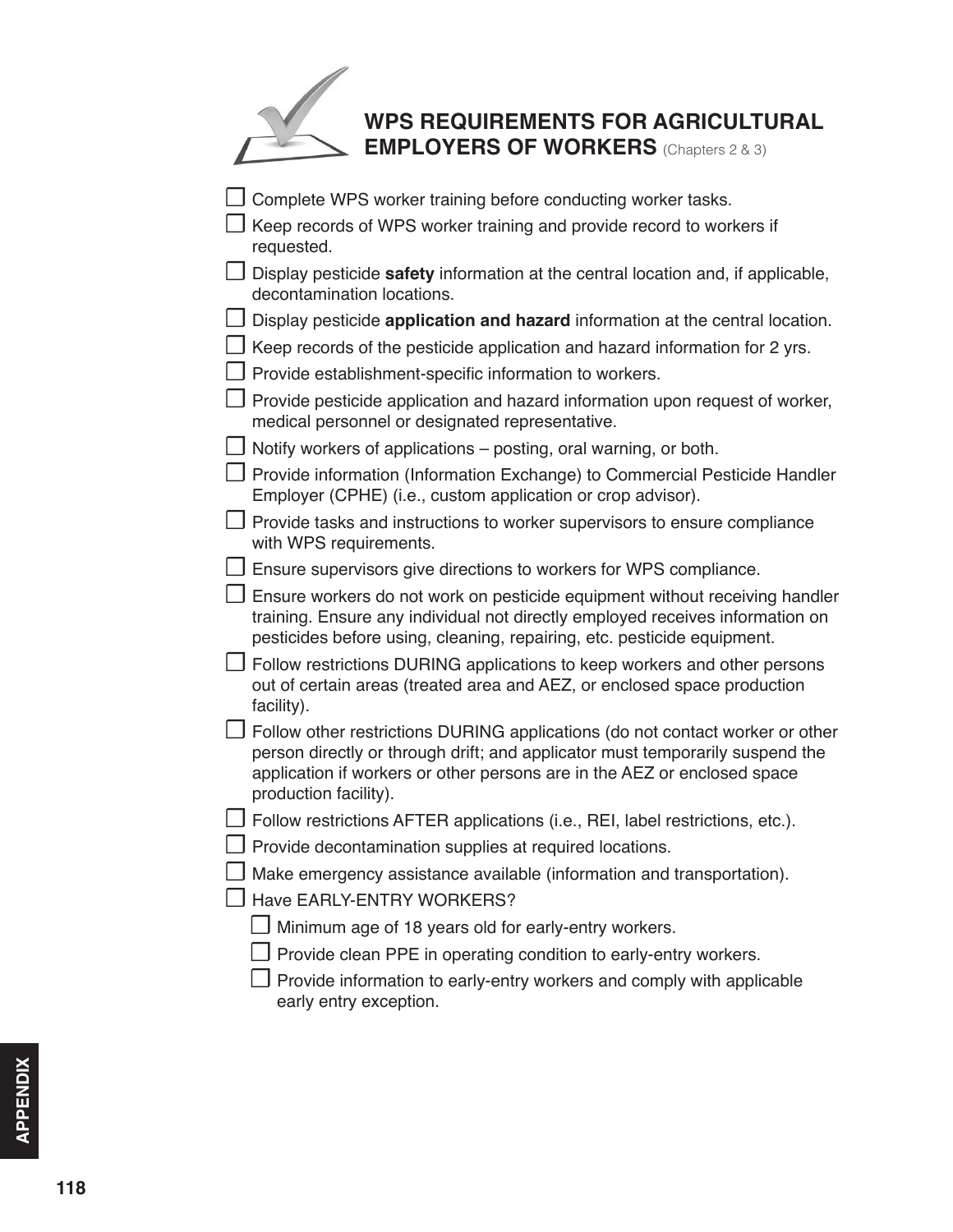## **WPS REQUIREMENTS FOR AGRICULTURAL EMPLOYERS OF HANDLERS** (Chapters 2 & 4)

<span id="page-2-0"></span>

| Ensure handlers are a minimum of 18 years old.                                                                                                                                                                                                                                 |
|--------------------------------------------------------------------------------------------------------------------------------------------------------------------------------------------------------------------------------------------------------------------------------|
| Complete WPS handler training before conducting handler tasks.                                                                                                                                                                                                                 |
| Keep records of WPS handler training and provide record to handlers if requested.                                                                                                                                                                                              |
| Display pesticide safety information at the central location and, if applicable, decontamination<br>locations.                                                                                                                                                                 |
| Display pesticide application and hazard information at the central location.                                                                                                                                                                                                  |
| Keep records of the pesticide application information and SDSs for 2 yrs.                                                                                                                                                                                                      |
| $\Box$ Provide establishment-specific information to handlers.                                                                                                                                                                                                                 |
| □ Provide pesticide application information and SDSs on request of handler, medical personnel or<br>designated representative.                                                                                                                                                 |
| Provide handler with training/instruction on safe operation of pesticide equipment and all<br>application equipment is inspected daily for leaks, etc. and repaired if necessary.                                                                                              |
| $\Box$ Read to, or inform, handlers of pesticide label statements related to human hazards, first aid &<br>safety, in a manner they can understand.                                                                                                                            |
| $\Box$ Have pesticide label available to handler at all times during application.                                                                                                                                                                                              |
| Provide tasks and instructions to handler supervisors to ensure compliance with WPS<br>requirements.                                                                                                                                                                           |
| Ensure supervisors give directions to handlers for WPS compliance.                                                                                                                                                                                                             |
| Provide information (Information Exchange) to Commercial Pesticide Handler Employer (CPHE)<br>(i.e., custom application or crop advisor).                                                                                                                                      |
| Ensure handlers do not work on pesticide equipment without receiving handler training. Ensure<br>any individual not directly employed receives information on pesticides before using, cleaning,<br>repairing, etc. pesticide equipment.                                       |
| $\Box$ Provide clean PPE in operating condition to handlers.                                                                                                                                                                                                                   |
| Only exceptions to handler PPE are those allowed by WPS.                                                                                                                                                                                                                       |
| Follow restrictions DURING applications to keep workers and other persons out of certain areas<br>(treated area and AEZ or enclosed space production area).                                                                                                                    |
| Follow other restrictions DURING applications (Do not contact workers or other persons directly or<br>through drift; and applicator temporarily suspends the application if workers or other persons are<br>in the AEZ or enclosed space production area).                     |
| Monitor handler every 2 hours visually or by voice communication for applications of pesticides<br>with skull & crossbones on label.                                                                                                                                           |
| Fumigant applications in enclosed space production facilities – have a second handler outside of<br>the enclosed space to continuously monitor (voice or visual), or rescue the applicator if necessary.<br>Must have second set of required PPE outside of application space. |
| If a respirator is required, follow respirator requirements (i.e., medical evaluation, fit testing,<br>respirator training) and ensure that all records of completion of these tasks kept for 2 years.                                                                         |
| Provide decontamination supplies (and eye flushing supplies, if required) at required locations.                                                                                                                                                                               |
| Make emergency assistance available (information and transportation).                                                                                                                                                                                                          |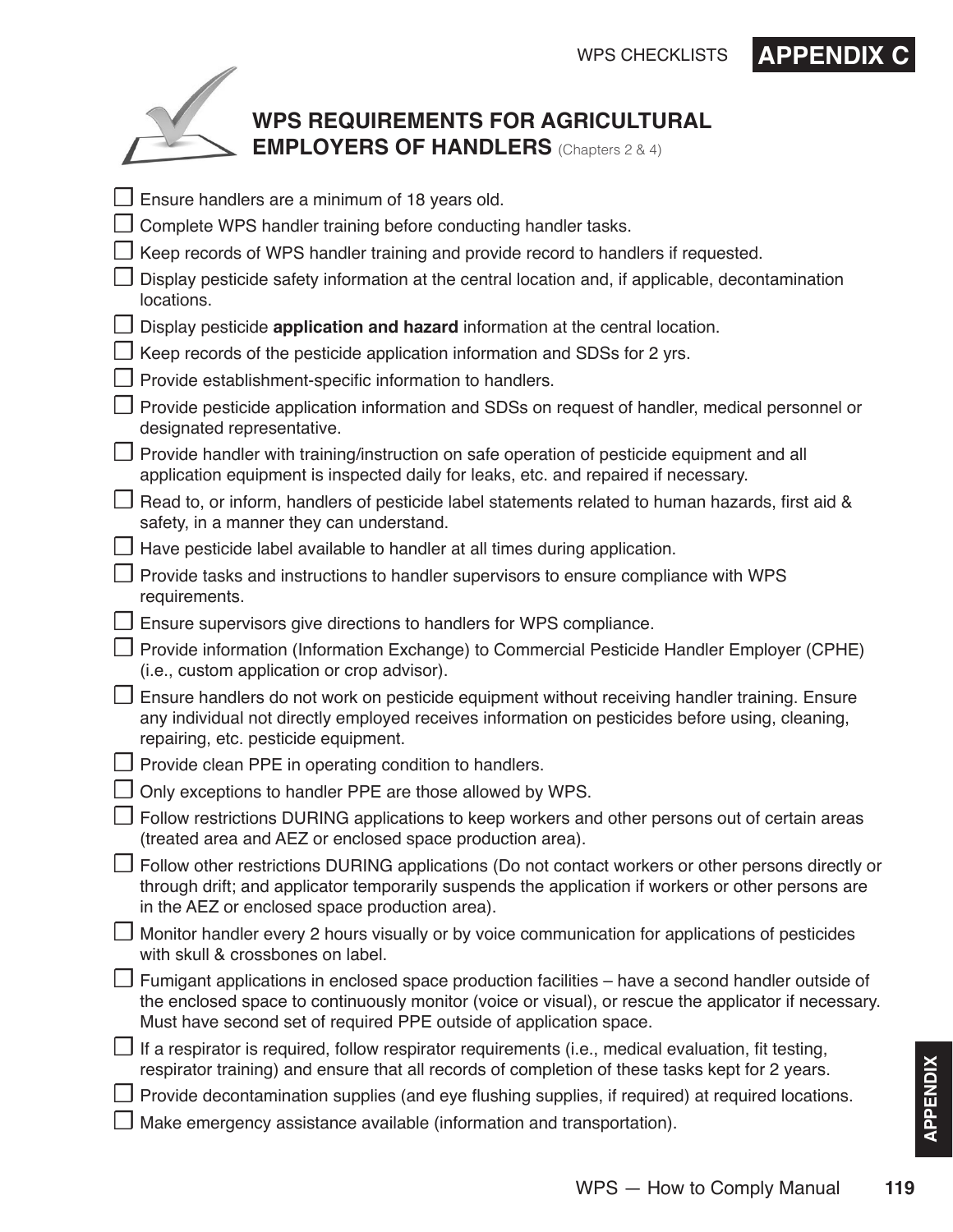<span id="page-3-0"></span>

| $\Box$ Respirator medical evaluation conducted and a copy of the medical<br>recommendation maintained. |
|--------------------------------------------------------------------------------------------------------|
| $\Box$ Respirator fit test conducted annually and records maintained of results.                       |
| $\Box$ Respirator training conducted annually and records maintained.                                  |
| $\Box$ Respirator seal check conducted prior to using the respirator.                                  |
| $\Box$ Respirator cleaned and maintained according to manufacturer's<br>recommendations.               |

☐ Respirator canisters, cartridges or filters meet change-out schedules.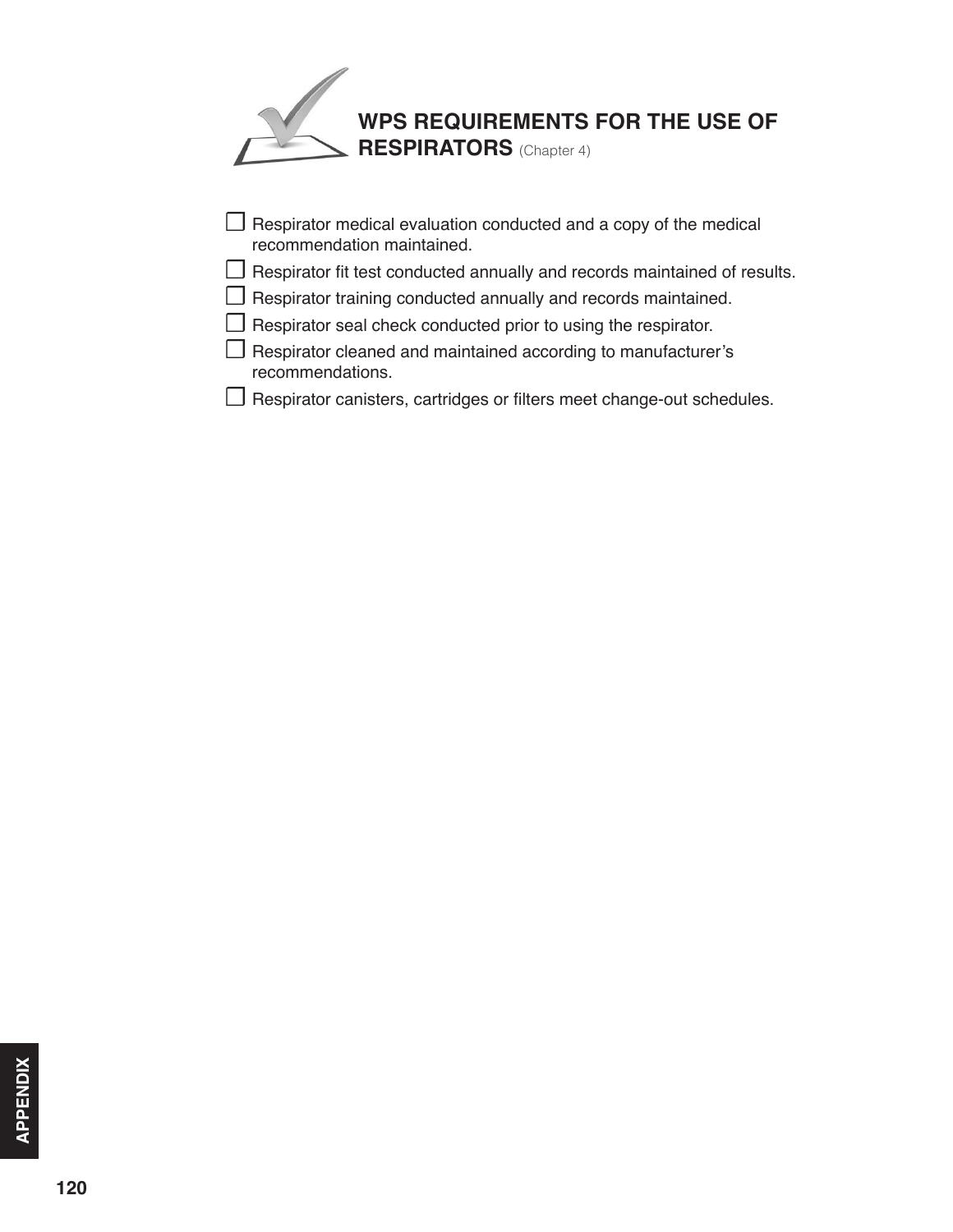# WPS CHECKLISTS **APPENDIX C**

<span id="page-4-0"></span>

### **WPS REQUIREMENTS FOR COMMERCIAL PESTICIDE HANDLER EMPLOYERS** (Chapter 5)

| Ensure handlers are a minimum of 18 years old.                                                                                                                                                                                                                                      |
|-------------------------------------------------------------------------------------------------------------------------------------------------------------------------------------------------------------------------------------------------------------------------------------|
| Complete WPS handler training before conducting handler tasks.                                                                                                                                                                                                                      |
| Keep records of WPS handler training and provide record to handlers if<br>requested.                                                                                                                                                                                                |
| Provide handler with training/instruction on safe operation of pesticide<br>equipment and all application equipment is inspected daily for leaks, etc. and<br>repaired if necessary.                                                                                                |
| Read to, or inform, handlers of pesticide label statements related to human<br>hazards, first aid & safety, in a manner they can understand.                                                                                                                                        |
| Have pesticide label available to handler at all times during application.                                                                                                                                                                                                          |
| Provide tasks and instructions to handler supervisors to ensure compliance<br>with WPS requirements.                                                                                                                                                                                |
| Ensure supervisors give directions to handlers for WPS compliance.                                                                                                                                                                                                                  |
| Provide information (Information Exchange) to agricultural employer<br>(customer) prior to application.                                                                                                                                                                             |
| Give your handler the information about treated areas that the agricultural<br>employer (customer) provided to the CPHE (Information exchange).                                                                                                                                     |
| $\Box$ Ensure handlers do not work on pesticide equipment without receiving<br>handler training (ensure any individual not directly employed receives<br>information on pesticides before using, cleaning, repairing, etc. pesticide<br>equipment).                                 |
| Provide clean PPE in operating condition to handlers.                                                                                                                                                                                                                               |
| Only exceptions to handler PPE are those allowed by WPS.                                                                                                                                                                                                                            |
| Provide decontamination supplies (and eye flushing supplies if required) at<br>required locations.                                                                                                                                                                                  |
| Follow restrictions DURING applications to keep workers and other persons<br>out of certain areas (treated area and AEZ or enclosed space production<br>area).                                                                                                                      |
| □ Follow relevant restrictions DURING applications (do not contact workers or<br>other persons directly or through drift; and applicator temporarily suspends<br>the application if workers or other persons are in the AEZ or enclosed space<br>production area).                  |
| J Monitor handler every 2 hours visually or by voice communication for<br>applications of pesticides with skull & crossbones on label.                                                                                                                                              |
| J Fumigant applications in enclosed space production facilities – have a<br>second handler outside of the enclosed space to continuously monitor (voice<br>or visual), or rescue the applicator if necessary. Must have second set of<br>required PPE outside of application space. |
| $\Box$ If a respirator is required, follow respirator requirements (i.e., medical<br>evaluation, fit testing, respirator training) and ensure that all records of<br>completion of these tasks kept for 2 years.                                                                    |
| Make emergency assistance available (information and transportation).                                                                                                                                                                                                               |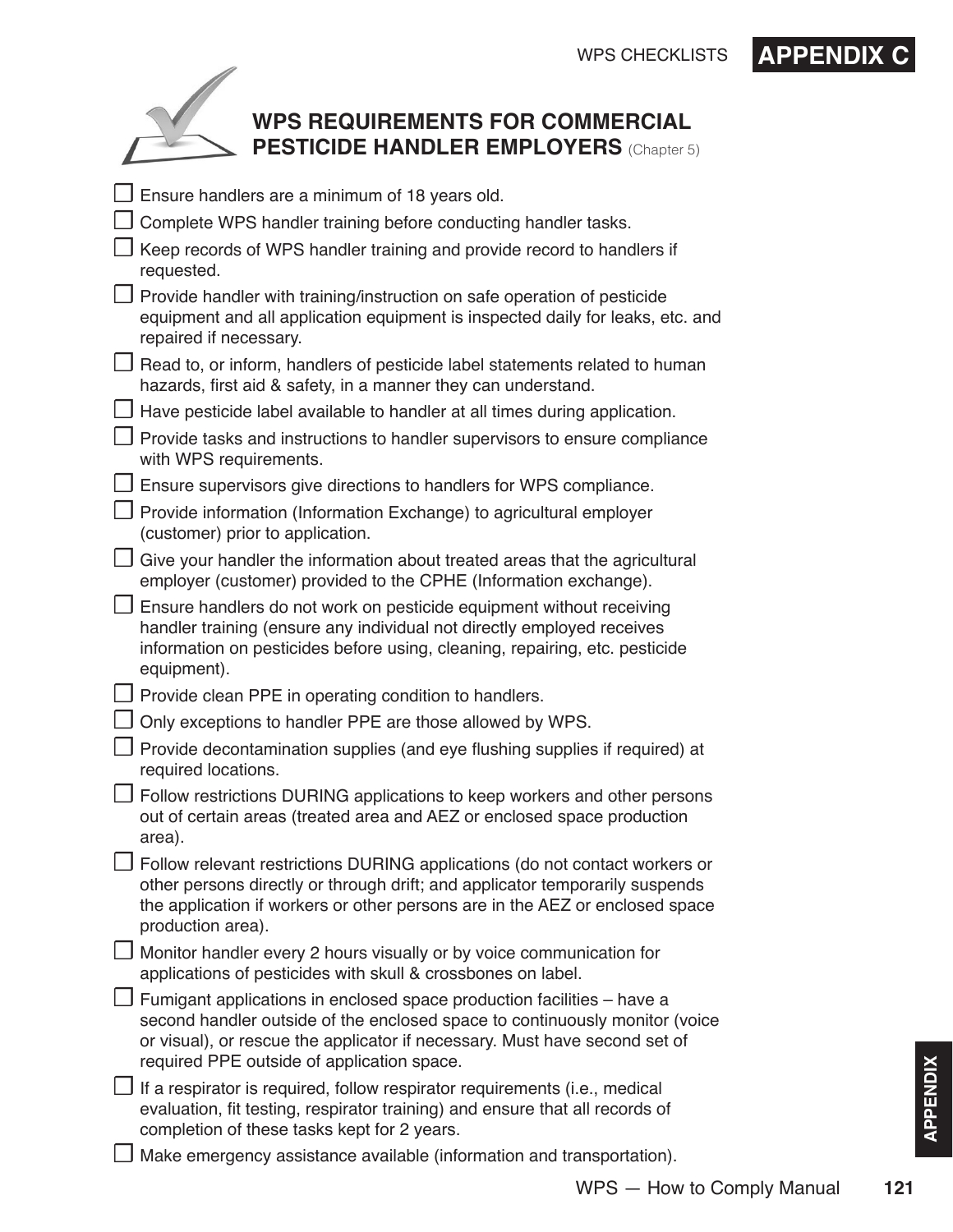# <span id="page-5-0"></span>**WPS REQUIREMENTS FOR AGRICULTURAL ESTABLISHMENT OWNERS AND IMMEDIATE FAMILY MEMBERS** (Chapter 6)

The owner of an agricultural establishment is EXEMPT from some WPS protections for the agricultural establishment owner and the owner's immediate family members. Agricultural production must be on their establishment.

#### **Owners of agricultural establishments and their immediate family members MUST COMPLY with all of the following WPS requirements when using WPS-labeled pesticide products:**

- $\Box$  Ensure that any pesticide applied is used in a manner consistent with the product's labeling (i.e., use directions, restrictions, etc.).
- $\Box$  Ensure pesticide is applied so it does not contact anyone, including members of the immediate family (requirement on label and in WPS) and temporarily suspend the application if workers or other persons are in the AEZ or enclosed space area.
- $\Box$  Use the PPE and other work attire listed on pesticide labeling (and are eligible for the allowable exceptions to PPE, such as using a closed system).
- $\Box$  Keep everyone, including members of the immediate family, away from the treated area and the application exclusion zone during the application.
- $\Box$  Keep immediate family members out of the treated area until the REI expires.
- $\Box$  When respirators are required on the pesticide labeling, follow WPS requirements for training, medical evaluation, fit testing, and recordkeeping.

**After January 2, 2018, any handler must suspend a pesticide application if a worker or other person is in the AEZ during the application.**